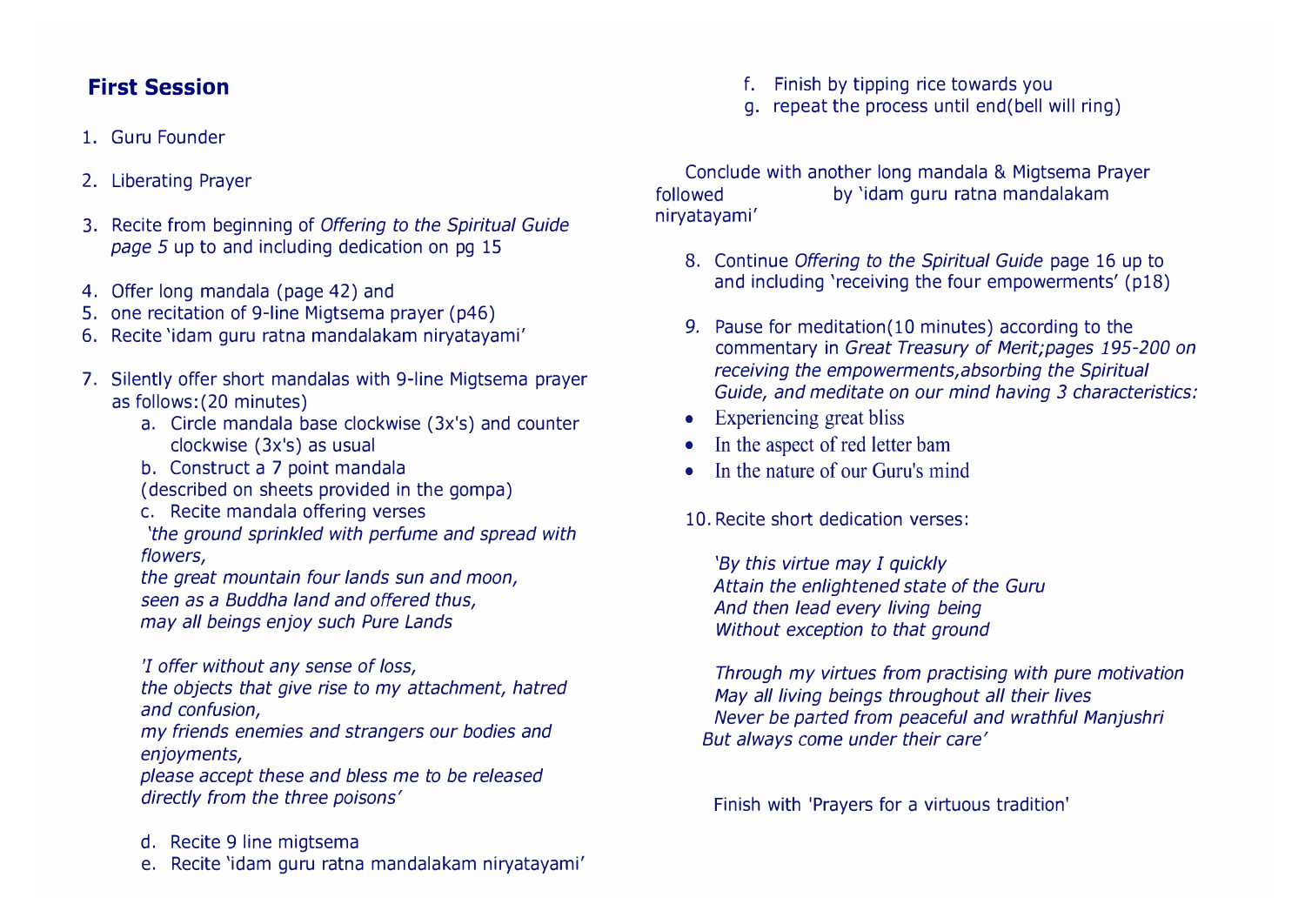# **Second & Third Sessions**

## 1. Guru Founder

- 2. recall Field of Merit, go for refuge and generate bodhichitta
- 3. Liberating Prayer
- 4. *Offering to the Spiritual Guide* from verses of prostration on page 9 up to and including dedication verse
- on page 15
- 5. Silently offer short mandalas with 9-line Migtsema prayer as follows:(40 minutes)
	- a. Circle mandala base clockwise (3x's) and counter clockwise (3x's) as usual
	- b. Construct a 7 point mandala

(described on sheets provided in the gompa)

c. Recite mandala offering verses-

*'the ground sprinkled with perfume and spread with flowers,*

*the great mountain four lands sun and moon, seen as a Buddha land and offered thus, may all beings enjoy such Pure Lands'*

*'I offer without any sense of loss,* 

*the objects that give rise to my attachment, hatred and confusion,* 

*my friends enemies and strangers our bodies and enjoyments,* 

*please accept these and bless me to be released directly from the three poisons'* 

- e. Recite 'idam guru ratna mandalakam niryatayami'
- f. Finish by tipping rice towards you
- g. repeat the process until end(bell will ring)

Conclude with another long mandala & Migtsema followed by 'idam guru ratna mandalakam niryatayami'

6. Continue *Offering to the Spiritual Guide* up to and including 'receiving the four empowerments' (p18)

7. Pause for meditation(10 minutes) according to the commentary in *Great Treasury of Merit;pages 195-200 on receiving the empowerments,absorbing the Spiritual Guide, and meditate on our mind having 3 characteristics:*

- Experiencing great bliss
- In the aspect of red letter bam
- In the nature of our Guru's mind
- 8. Recite short dedication verses:

*'By this virtue may I quickly Attain the enlightened state of the Guru And then lead every living being Without exception to that ground* 

*Through my virtues from practising with pure motivation May all living beings throughout all their lives Never be parted from peaceful and wrathful Manjushri But always* come *under their care'* 

Finish with Prayers for a virtuous tradition

d. Recite 9 line migtsema